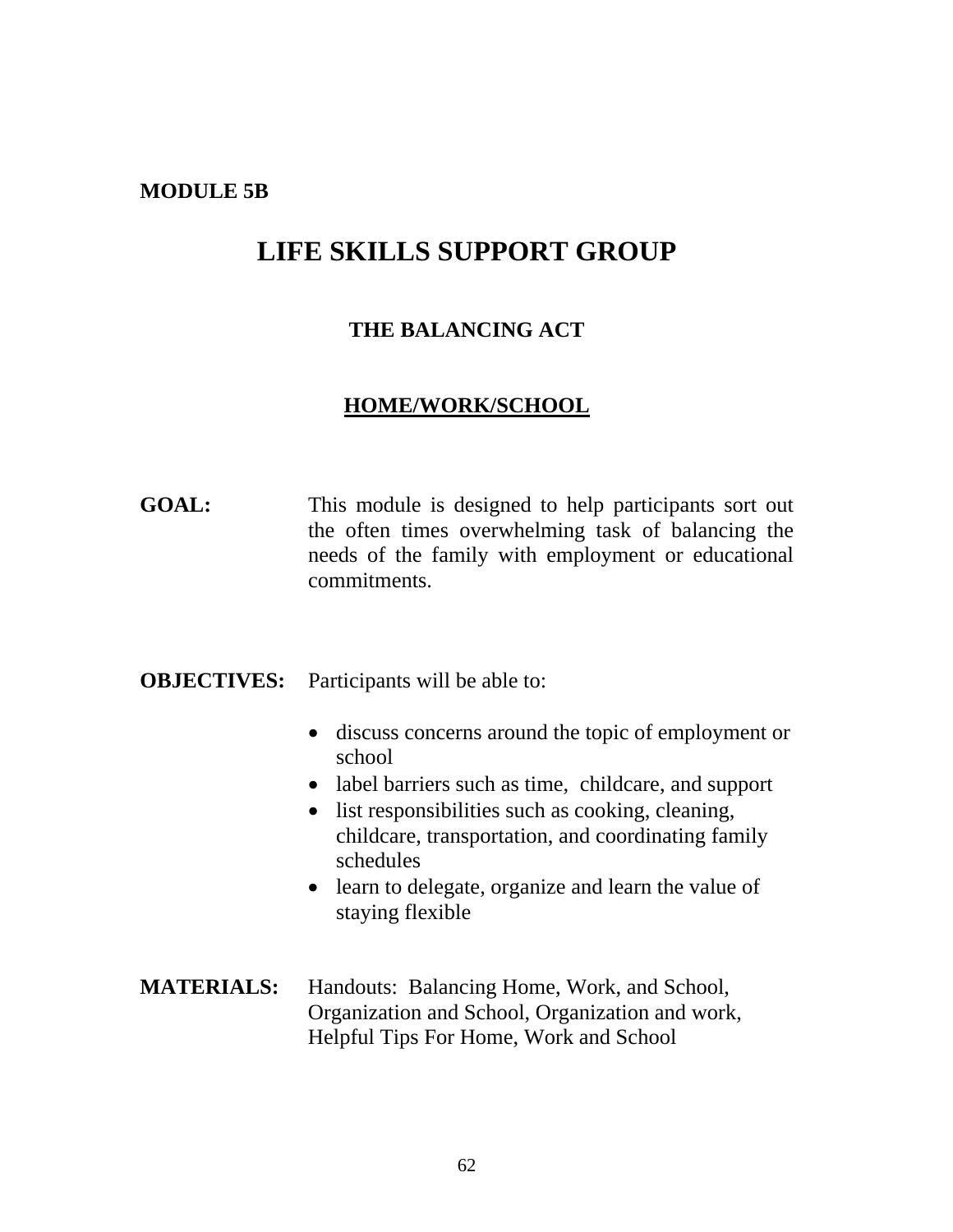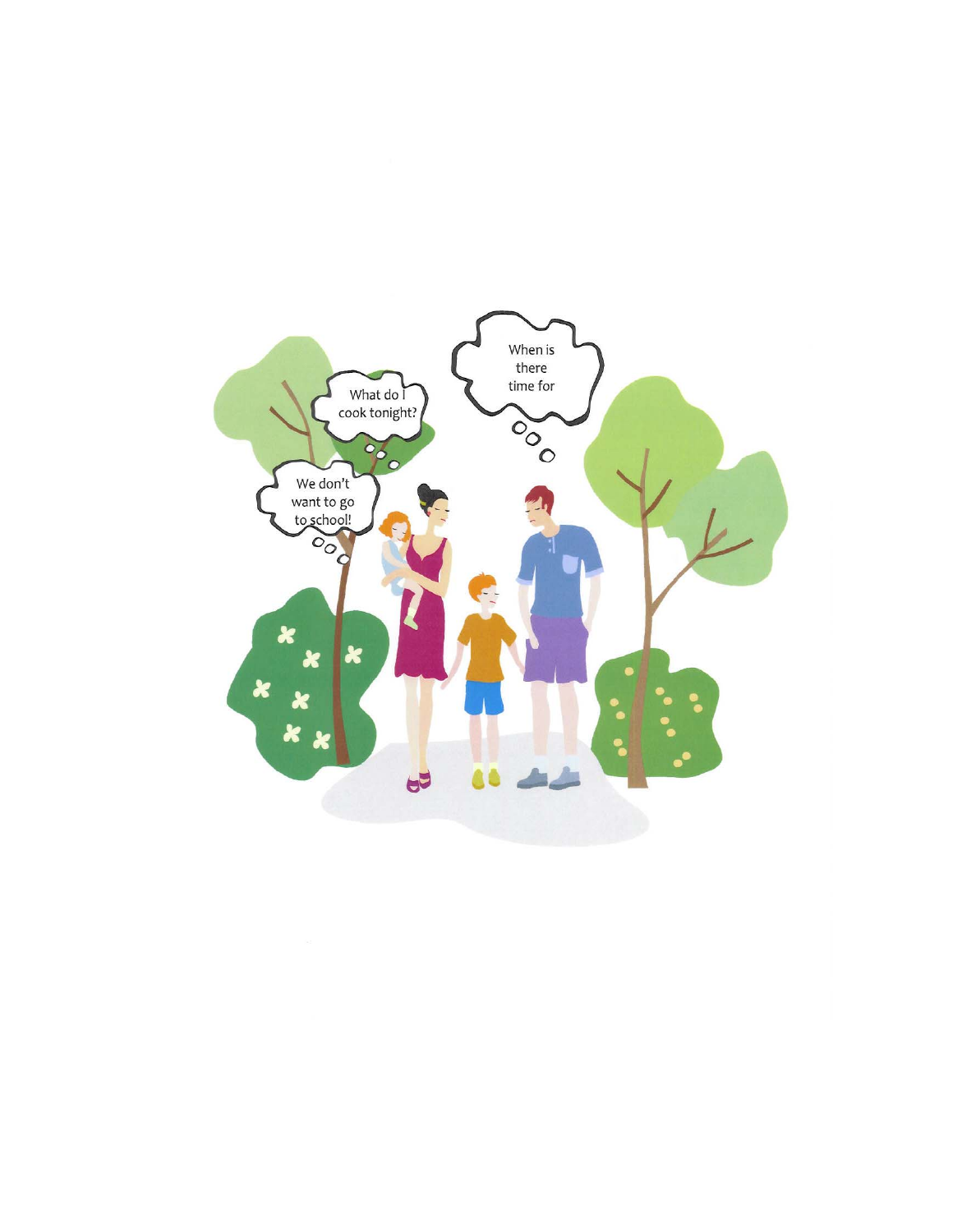# BALANCING HOME WORK AND SCHOOL

Mary is divorced with an eighteen-month-old toddler and two grade school children. She was excited to find a part time job at the college that she attended. She wants to get a certificate in medical billing. She has a very hectic schedule but manages to get by with the help of a sitter who takes care of the toddler. The most stressful time for Mary is her mornings. She feeds and prepares the children for school, and herself for work, and school. Her evenings are a close second, because she has to prepare meals, help with homework, and get them all bathed down and ready for the bed. Even though Mary feels exhausted from her busy day, she takes the quiet time in the evening to pay bills and study for her school assignment. She hopes to get enough sleep so that she won't be too tired to get up and get everyone off and on time.

If this sounds like Mary could use some help. You are right! Will she get it? That's another story. She feels fortunate to have a reliable baby sitter and she lives close to her children's school. They have to ride the bus. She has also applied for housing assistance and is looking forward to a bigger place.

 Mary copes with her hectic schedule, but feels overwhelmed when the unexpected hits her tight schedule. For example, she receives a call from her fourth grader's teacher, saying her son is being disruptive in class and there needs to be a teacher-parent meeting. In that same week she has two exams that she cannot afford to miss, and her toddler has not been sleeping well. She has been fighting off a sore throat. Balancing the needs of home, work, school, and self can certainly be challenging! It is an ongoing process, and without help and support, it may mean that something will go undone. In Mary's case, she rescheduled her meeting with the school, after her mother agreed to go see the teacher in her place. She took her exams because she was near the end of the semester, and she made a doctor's appointment to find out why she was feeling sick. She needed some help with chores and the children in the evening, and she was able to get a friend to come over twice a week to help her. It is not easy balancing such competing demands, the miracle is that so many parents continue to do it, and many are successful.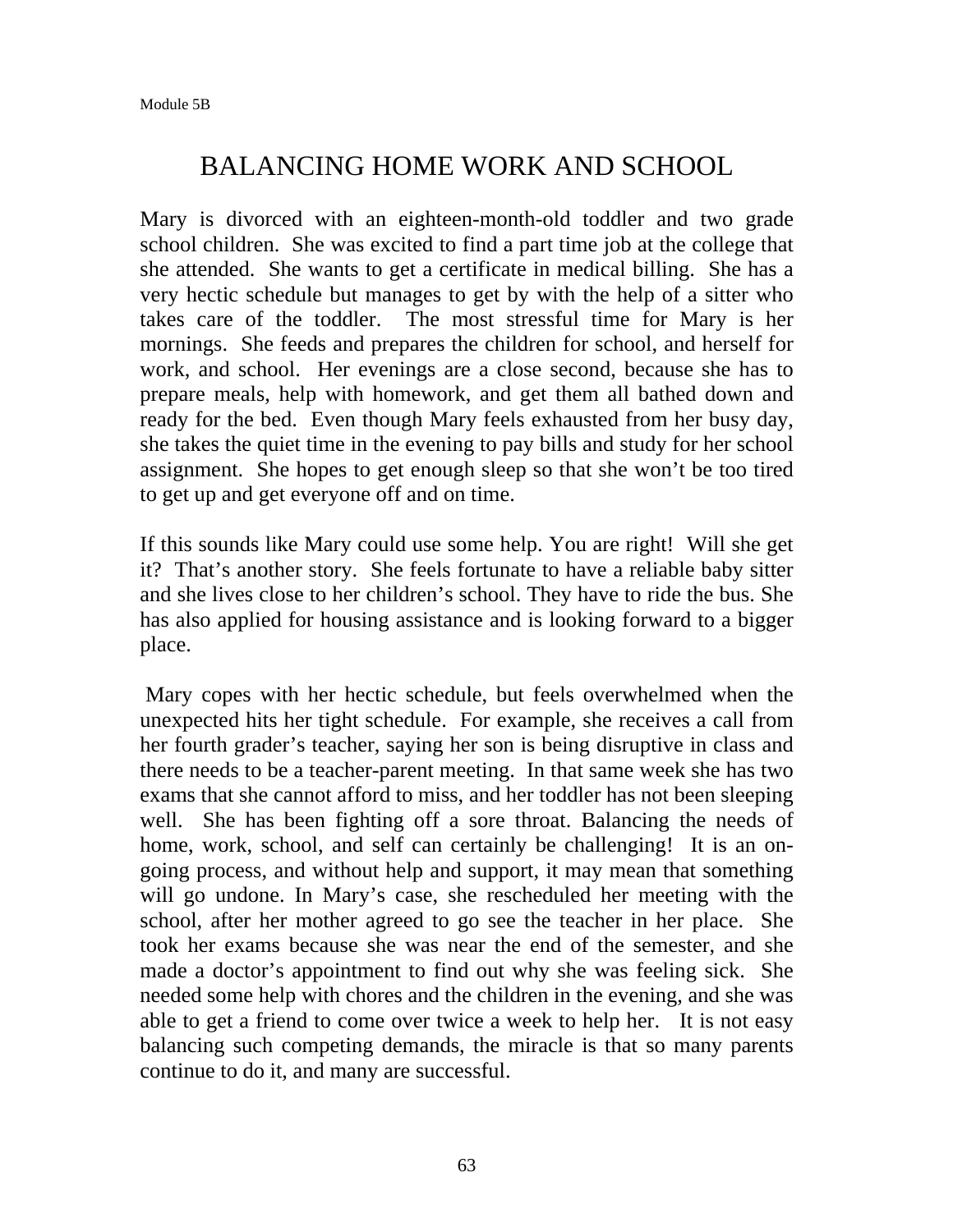# ORGANIZATION AND SCHOOL

Answering these questions will help you decide if you have developed good habits:

- 1. Do you have a set time for daily study?
- 2. Do you have a set place where you study?
- 3. Do you make regular deadlines?
- 4. Do you plan ahead without procrastination?
- 5. Do you write a daily list of things to do?
- 6. Do you record when assignments are due?
- 7. Does your work interfere with your study?
- 8. Are you easily distracted?
- 9. Do you let others know that you need quiet time?
- 10. Do you reward/praise yourself for completing your assignments?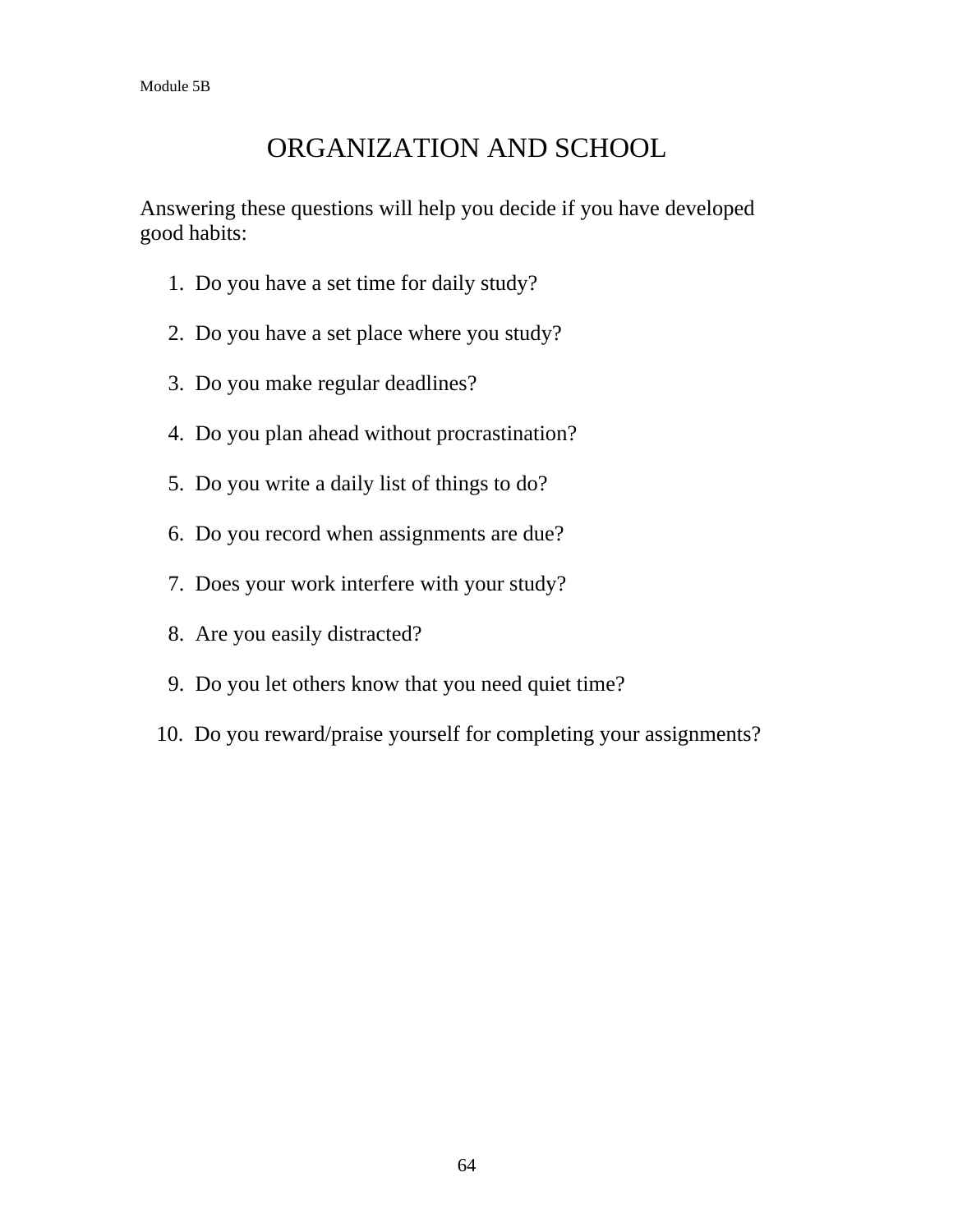# ORGANIZATION AND WORK

- Write it down—make a list—don't rely upon memory
- Remember that not all listed tasks have to be done at the same time
- Look at your To Do List and prioritize the task that are high priority. Tasks that don't have to be completed immediately, remove from your list
- Decide what day you want to complete the tasks that are important but are not urgent
- Divide up your tasks into segments and work on each piece of the larger tasks until completed
- Make sure that your focused upon completing tasks that are necessary and that lead directly to your goal completion